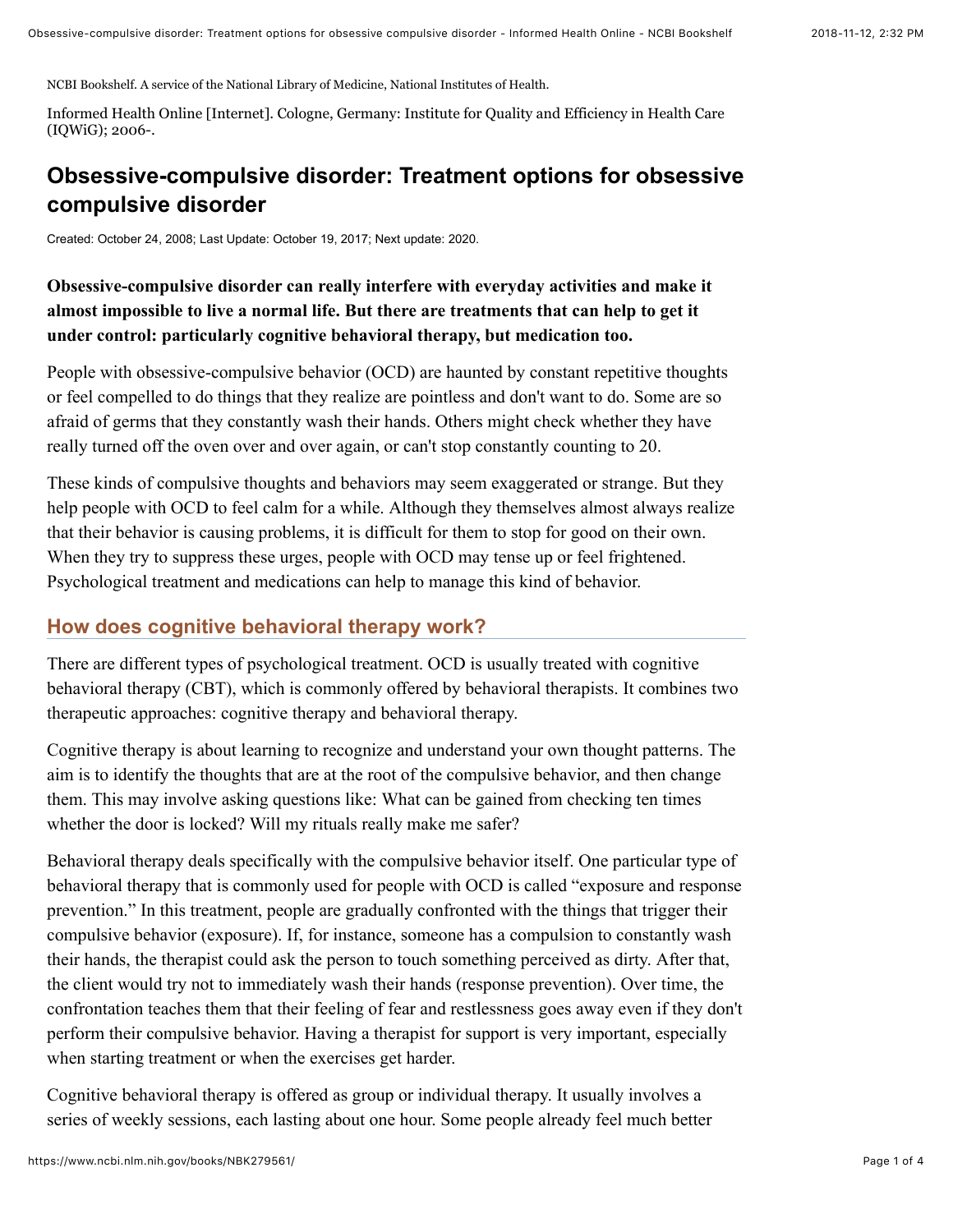after ten sessions, while others may need several months before they notice a clear improvement. In order for the therapy to be successful, it is important that you feel comfortable with your therapist. It might take some time to find the right therapist.

Having family members involved in therapy can also help. For example, relatives can help people with OCD deal with their compulsions at home. This is especially important after the therapy, to help make the positive effects last.

## **What can I expect from cognitive behavioral therapy?**

Cognitive behavioral therapy has been tested in a number of studies with children, teenagers and adults who have OCD. The studies show that this therapy is very effective. It can help people keep their symptoms under control, relieve their anxiety, and cope better in everyday life again.

This kind of therapy demands a great deal of commitment and patience: It can take a while to get the compulsions under control, and it takes a lot of courage to face your urges and fears. The therapy can be very demanding, especially at first. But many people say it was worth it because they were able to deal with their OCD much better afterwards.

## **Which medications can help?**

Medications that are used to treat [depression](https://www.ncbi.nlm.nih.gov/books/n/pmh_iqwig/glossary/def-item/def233/) (antidepressants) can also be used for OCD. "Selective serotonin re-uptake inhibitors" (SSRIs) and the drug clomipramine are the most commonly used medications for OCD. These medications increase the concentration of serotonin, a neurotransmitter, in the brain.

A combined analysis of the studies on these drugs shows that they can relieve OCD symptoms in many people:

- Without SSRIs, the symptoms improved in 23 out of 100 people.
- With SSRIs, the symptoms improved in 43 out of 100 people.

In other words: medication improved the symptoms in 20 out of 100 people.

Many of the these studies lasted less than three months, so the long-term effects of SSRIs on OCD needs to be studied further. But the studies that lasted more than twelve months indicate that SSRIs do help over the long term as well.

They can have a variety of side effects, though. These include nausea, nervousness, and trouble sleeping. Sexual desire may be affected too. About 6 out of 100 participants stopped the treatment because of side effects.

The side effects mainly occur during the first few weeks of use. If a particular SSRI is poorly tolerated, a different one can be tried out. When stopping treatment with an SSRI, the dosage is gradually reduced over several weeks to prevent side effects like trouble sleeping and restlessness.

Several drug regulatory agencies, including the German Federal Institute for Drugs and Medical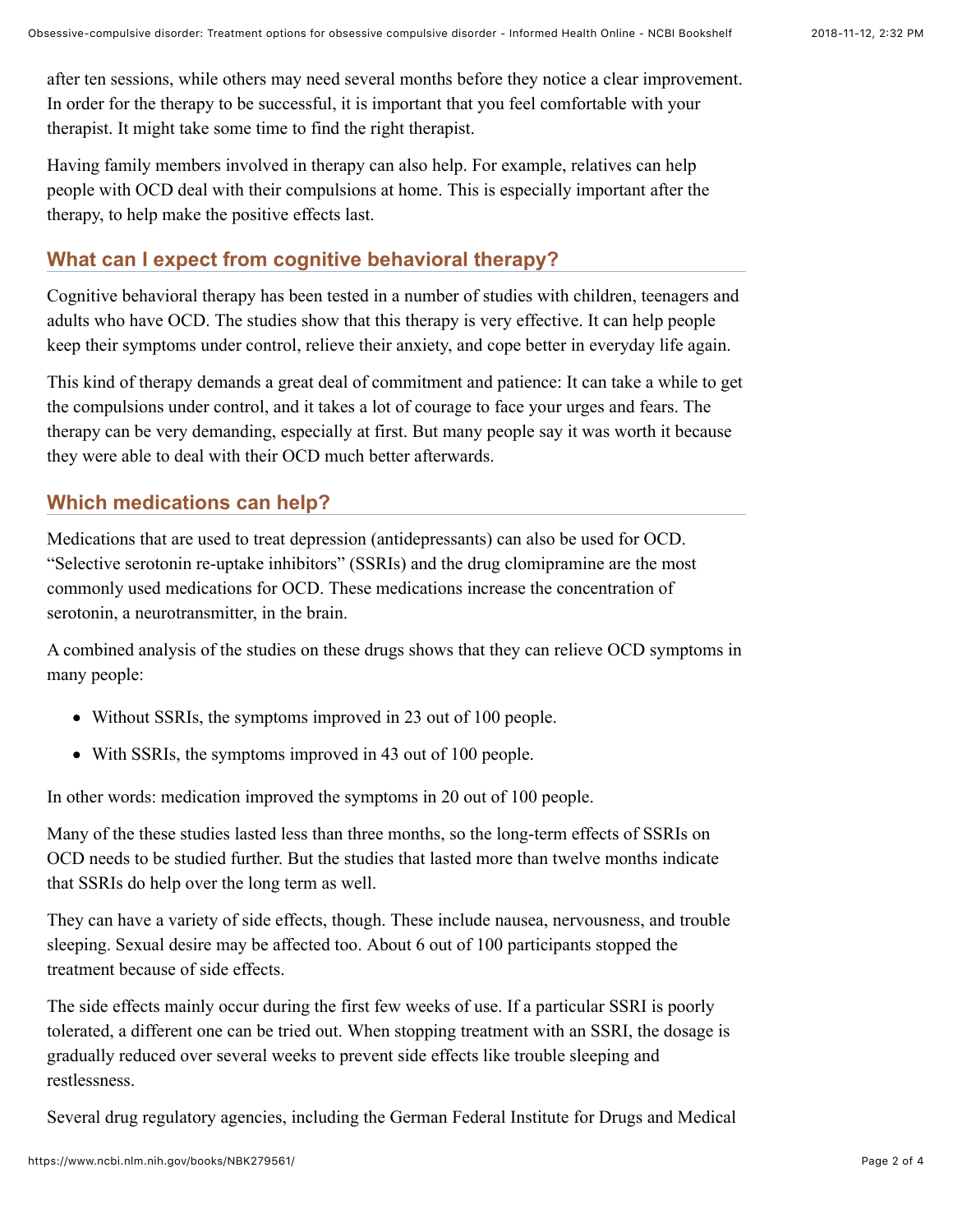Devices (BfArM), have issued a safety warning for SSRIs in children, teenagers and young adults. They point out that these drugs have been associated with suicidal thoughts and self-harm in some people. So signs of unusual thoughts and behavior should be carefully monitored, especially when starting treatment, changing the dose or switching from one drug to another.

### **Which is more effective: Cognitive behavioral therapy or medication?**

Several studies have looked into how cognitive behavioral therapy compares to medication in the treatment of OCD. They suggest that cognitive behavioral therapy is slightly more helpful than antidepressants are. For this reason, cognitive behavioral therapy is the preferred treatment for obsessive compulsive disorder.

But there may be good reasons for using medication, like having to wait a while before starting therapy. Cognitive behavioral therapy may also demand a great deal of commitment and strength. Some people's urges are so strong that they would hardly be able to make it through the therapy without medication. The medication can help relieve the symptoms enough to make it possible to do the therapy. Some people might prefer medication to psychological treatment for personal reasons.

These two treatment approaches can also be combined. This may be particularly suitable for people with OCD who also have [depression](https://www.ncbi.nlm.nih.gov/books/n/pmh_iqwig/glossary/def-item/def233/).

#### **Sources**

Bundesinstitut für Arzneimittel und Medizinprodukte (BfArM). Antidepressiva: [Wissenschaftliche Neubewertung der SSRI / SNRI abgeschlossen - Neue Warnhinweise](http://www.bfarm.de/SharedDocs/Risikoinformationen/Pharmakovigilanz/DE/RI/2005/RI-antidepressiva-neubewertung.html) auf suizidales Verhalten bei Kindern und Jugendlichen. July 12, 2005.

Deutsche Gesellschaft für Psychiatrie und Psychotherapie, Psychosomatik und Nervenheilkunde (DGPPN). [S3-Leitlinie Zwangsstörungen](http://www.awmf.org/uploads/tx_szleitlinien/038_017l_S3_Zwangsst%C3%B6rungen_2013.pdf). AWMF-Registernr.: 038-017. May 14, 2013.

Gava I, Barbui C, Aguglia E, Carlino D, Churchill R, De Vanna M et al. Psychological [treatments versus treatment as usual for obsessive compulsive disorder \(OCD\). Cochra](https://www.ncbi.nlm.nih.gov/pubmed/17443583)ne Database Syst Rev 2007; (2): CD005333. [\[PubMed: 17443583](https://www.ncbi.nlm.nih.gov/pubmed/17443583)]

[Ivarsson T, Skarphedinsson G, Kornor H, Axelsdottir B, Biedilae S, Heyman I et al. The](https://www.ncbi.nlm.nih.gov/pubmed/25769521) place of and evidence for serotonin reuptake inhibitors (SRIs) for obsessive compulsive disorder (OCD) in children and adolescents: Views based on a systematic review and meta-analysis. Psychiatry Res 2015; 227(1): 93-103. [[PubMed: 25769521](https://www.ncbi.nlm.nih.gov/pubmed/25769521)]

[Lee YH, Rees CS. Is exposure and response prevention treatment for obsessive](https://www.researchgate.net/profile/Clare_Rees3/publication/264614908_Is_exposure_and_response_prevention_treatment_for_obsessive-compulsive_disorder_as_aversive_as_we_think/links/54780a6f0cf2a961e4848d66/Is-exposure-and-response-prevention-treatment-for-obsessive-compulsive-disorder-as-aversive-as-we-think.pdf)compulsive disorder as aversive as we think? Clin Psychol 2011; 15(1): 17-21.

National Institute for Health and Clinical Excellence (NICE). Obsessive-compulsive [disorder: core interventions in the treatment of obsessive-compulsive disorder and body](https://www.ncbi.nlm.nih.gov/books/NBK56458/pdf/Bookshelf_NBK56458.pdf) dysmorphic disorder. NICE Clinical Guidelines; Volume 31. Rushden: The British